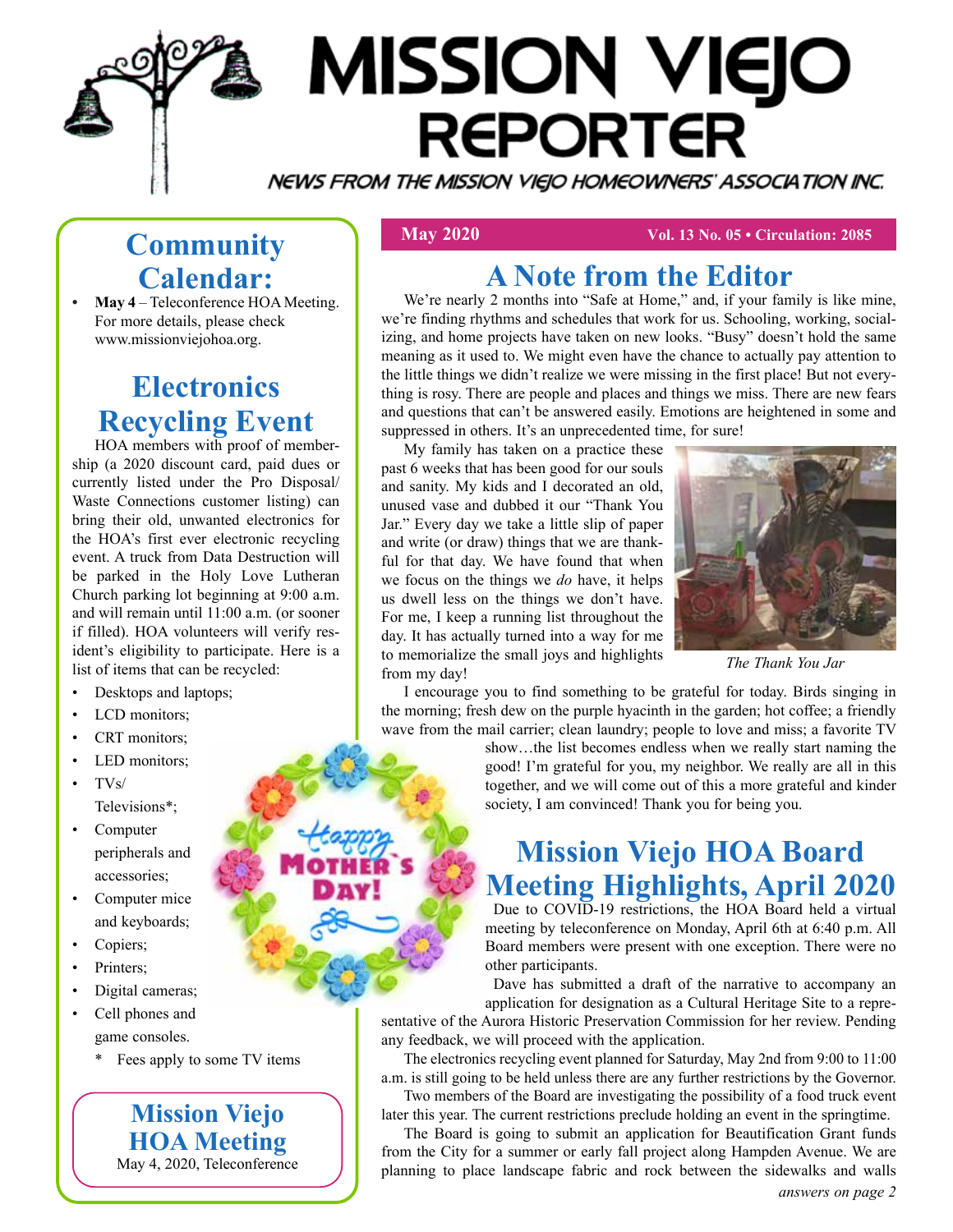**Mission Viejo HOA Board of Directors**

#### **Board Highlights,**

*continued from front page*

along Hampden in a manner similar to that work along Chambers Road. The grant will be used to fund the area between the eastern most walls of Seville Townhomes and Buckley Road. Three Board members are coordinating the project and will seek volunteers to help.

Newsletter distribution is continuing despite the COVID-19 restrictions with few exceptions. Several volunteers have filled in for carriers not able to cover their complete routes.

The next Board meeting will be held on May 4th, again by teleconference, unless the Mission Viejo library reopens. Notification of the meeting details, including agenda, will be posted on the home page of the Mission Viejo website. http://www.missionviejohoa.org/

#### **Update on the Trash Program**

On April 9 Dave Goss received a call from Jacqueline, the new Waste Connections liaison for our neighborhood trash program. Our previous liaison, Cathleen DePaiva who was with Pro Disposal for many years, has left the company. Jacqueline explained that she is responsible for the oversight of all of Waste Connections' neighborhood and government agreements in Colorado, ranging from Frederick and Dacono, to Ken Caryl, Highlands Ranch and Mission Viejo. There are more than a 275 separate contracts that she will be managing. Since our program is new to her, she asked for copies of original agreement with Pro Disposal.

We have provided her that information and summary of the benefits we have seen over the years with our partnership and rebate program. The Board will work with Jacqueline and Waste Connections to develop a new partnership, and hopefully a similar rebate or discount program. Any decisions about continuing a rebate program will be up to upper management and may include changes in pricing and pickup services.

**However, effective immediately due to the COVID-19 pandemic, Waste Connections is imposing a temporary set of restrictions for normal trash pickup. This means they will only take one 96-gallon container of trash and up to three separate 30 gallon tied trash bags on normal pickup days.** Once the pandemic has abated, the temporary restrictions will be lifted.

Similarly, they ask that when we recycle, that cardboard is cut and put in a container or put into a trash bag. The HOA will provide you updated information on any changes to pickup and recycling services once these are further defined by Waste Connections. We are hopeful that we will be able to continue a good working relationship with Waste Connections through this transition and development of a new trash program.

| MISSION VIEJO<br>HOMEOWNERS ASSOCIATION, INC.<br>AURORA, COLORADO                               |
|-------------------------------------------------------------------------------------------------|
| Mission Viejo Hotline: 720-443-0HOA (720-443-0462)                                              |
|                                                                                                 |
| Vice President - Brenda Tompkins BrendaTompkins@missionviejohoa.org                             |
| Secretary - Barb Ferris BarbaraFerris@missionviejohoa.org                                       |
|                                                                                                 |
| Volunteer Coordinator - Elaine Lay  ElaineLay@missionviejohoa.org                               |
| Member-at-Large - Tia Davis-BurnsTiaDavis-Burns@missionviejohoa.org                             |
| Member-at-Large – Twila Filipiak Filipiak Twila@hotmail.com                                     |
|                                                                                                 |
| <b>ACCESS AURORA: 303-739-7000</b>                                                              |
| <b>Aurora Police Dept. Neighborhood PAR Officer:</b>                                            |
| Jeremy Jenkins, 303-627-3172, jjenkins@auroragov.org                                            |
| <b>MISSION VIEJO TRASH PROGRAM</b>                                                              |
| <b>Waste Connections 303-472-6997</b>                                                           |
| MISSION VIEJO HOMEOWNERS ASSOCIATION, INC.                                                      |
| 4255 S. Buckley Road, #110 . Aurora, CO 80013-2951                                              |
| <b>COMMITTEES</b>                                                                               |
| Neighborhood Watch                                                                              |
| Tom Tobiassen, neighborhoodwatch@missionviejohoa.org                                            |
| <b>Welcome Committee</b>                                                                        |
| Heather Tyrell, Connie Bays & Tia Davis-Burns                                                   |
| Elaine Lay, ElaineLay@missionviejohoa.org                                                       |
| WEBSITE: www.missionviejohoa.org                                                                |
| webmaster@missionviejohoa.org                                                                   |
| The <i>Mission Vicio Homooynom</i> , <i>Jonegistion Ine, is a state non profit organization</i> |

The *Mission Viejo Homeowners' Association Inc.* is a state non-profit organization. The purpose of the Mission Viejo HOA is to unite the unit owners of the Mission Viejo subdivisions in Aurora, Colorado; to encourage civic improvements within said area, to encourage community activities including, but not by way of limitation, the beautification, maintenance, and general appearance of vacant and improved lots, streets, parkways, entrances, open and recreational areas situated within the area and used in common by its residents; enhance the safety of Mission Viejo; facilitate enforcement of any and all building restrictions, protective covenants, and to otherwise act in the interests of the members of the Association. **Appearance of an advertisement in this publication does not constitute a recommendation or endorsement by the Association of the goods or services offered. The opinions expressed in this newsletter are those of the individual authors and not the Board of your Association. Neither the Board, publisher, nor the authors intend to provide any professional service or opinion through this publication.**

#### News Articles

The deadline for news articles is the 15th of the month before the next month's issue. Please email news articles to Mary at **reporter@ missionviejohoa.org**. All letters or articles need to include your name and daytime phone number. All articles must be approved by the editor for publication, or as space permits.

#### Advertising

The deadline for advertisements is the 15th of the month for the next month's issue, except for the Jan. issue which is Dec. 6th.

To place an ad, call **Colorado Lasertype, 303-979-7499.** Email: **getinfo@coloradolasertype.com.** To find ad rates and discounts, go to **www.ColoradoLasertype.com** and click on the "Advertising Rates" link.

#### **Global Civility Awareness Month**

This is an opportunity for schools, community organizations, businesses, and people throughout the world to promote dignified, respectful behavior in their daily interactions with others. Take up the charge and be your best, well- mannered self every day, this month.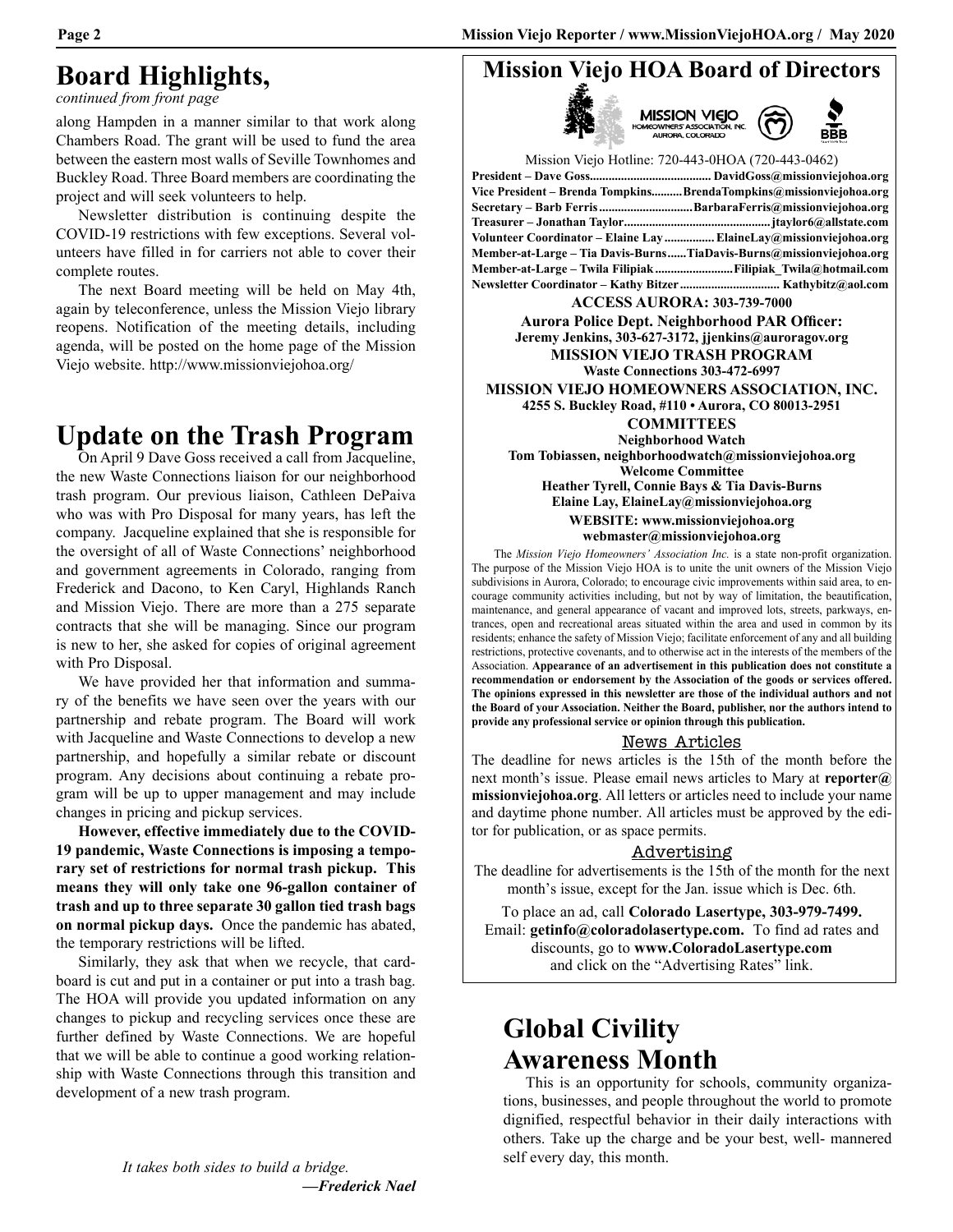#### **Beautification Grant**

Aurora's beautification Grant is funded through the annual budget process with \$10,000 available per ward each year for a total of \$60,000. Neighborhood groups may apply for up to \$5,000 per project to improve their neighborhood. Last year we received money to help clean up the corners by Valero and Trinity Baptist Church. The year before we finished the rock project along Chambers.

On February 19, three Mission Viejo board members attended the information meeting about the program at the Aurora Municipal Center. At our board meeting on April 6, it was decided that we are going to improve the area along Hampden from Seville to Nucla. It would involve preparation such as raking and trimming bushes and then laying fabric and rock. The plan needed to be presented to our neighborhood liaison by April 24. **Then we received this message from the city:**

On March 18, the city of Aurora declared a state of disaster in response to COVID-19. A cross department team has been meeting regularly to evaluate all city operations.

One program that has recently been reviewed by leadership is the Neighborhood Beautification Grant Program. We understand this long-standing program is important to our community and we want to be responsive to the needs; however we are currently not able to respond to specific inquiries that are requested to fully complete all grant applications.

Therefore, at this time, it has been decided that the program will be suspended until June 1. At that time, we will re-evaluate the program and determine whether it will continue for this year.

We were planning on our project happening in September, so in June hopefully we can turn in our proposal and get some help



from the city for the project on Hampden. We would like to make Hampden look as nice as Chambers does.

If the city decides not to have the project this year, we can have some neighborhood cleanup days and perhaps paint a couple more Mission Viejo walls that need paint!

We will keep you informed when we hear any more information from the city! **—HOA Board**

#### **Discount Program**

This year the HOA Board is going to make a concerted effort to increase the number of merchants participating in our Discount Program. The following is a list of those participating as of February 2020:

- 4S Fence Repair (303-668-1323)
- Action Computers (2890 S. Colorado Blvd)
- Cold Stone Creamery (Buckley & Quincy)
- D & D Tires (Hampden & Chambers)
- Deby's Gluten Free Bakery (2369 S. Trenton Way)
- Jump O Line Family Fun Center (Hampden & Chambers)
- Trails Recreation Center (Orchard & Buckley)

Please check our website http://www.missionviejohoa.org/ discounts.html for more information about each discount. If you are interested or know of a merchant who might like to be asked to join the program, please contact any of the Board members or send an email to President@missionviejohoa.org. We'll take it from there!

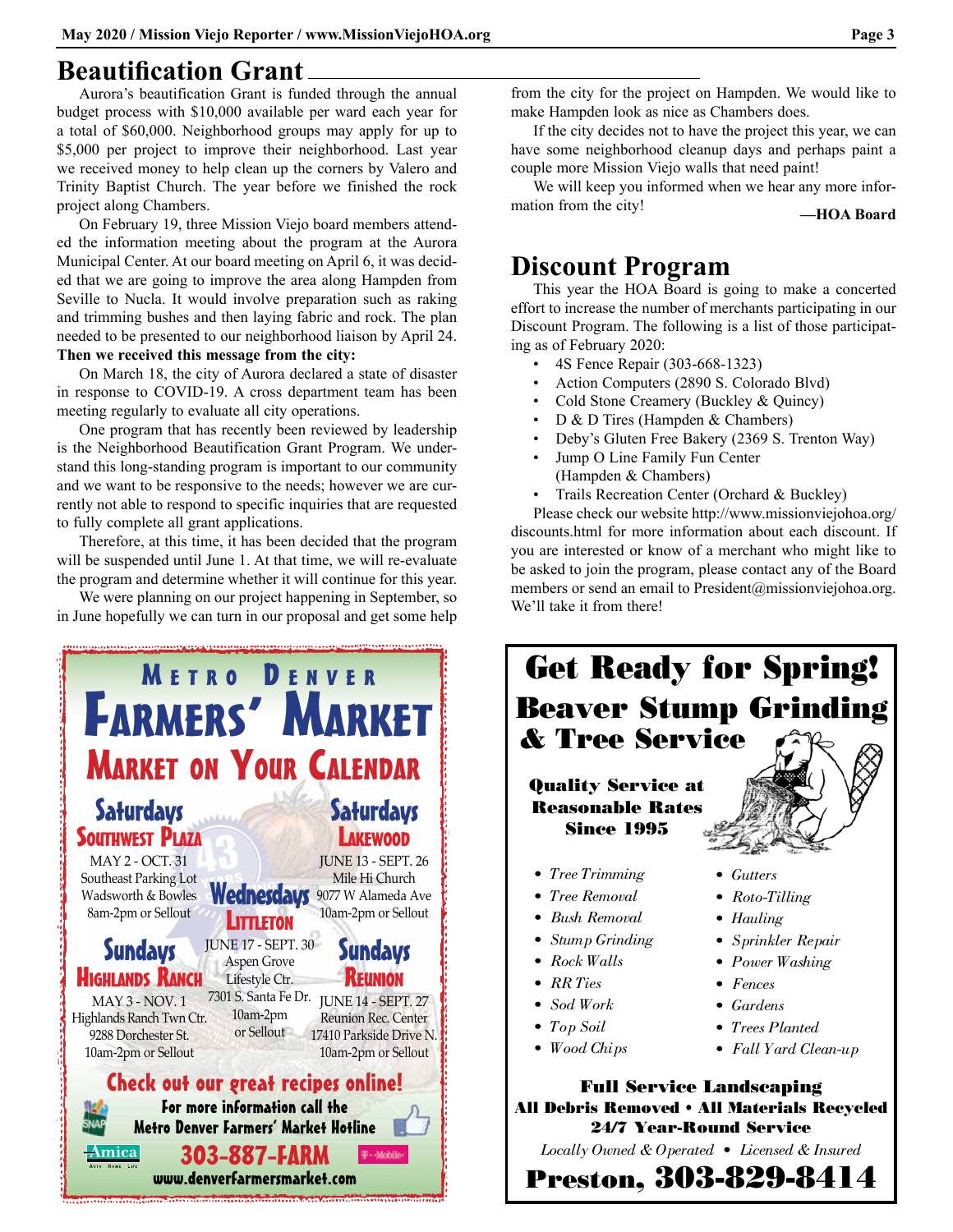#### **Covid-19 in Mission Viejo**

After approximately 3 weeks of social distancing, and schools, restaurants, churches, hotels, shopping malls, and play grounds being closed, I investigated what people in Mission Viejo are doing to keep themselves busy and how their children are doing.

A common activity throughout the neighborhood is HOWLING at 8:00. As one lady put it, it is a great tension reliever. I especially liked it when the moon was full. The same lady and her husband have doubled the amount of walking they do each day and are going to church daily on line. The things that this couple doesn't like about distancing is being isolated and not being able to hug their grandchildren.

Another lady has been planting seeds (taking them in and out every day), organizing cupboards, making new recipes and homemade bread, reading and making masks.

Cleaning out things and organizing things like hutches, closets, and the basement is keeping my neighbor busy and she doesn't like not being able to play with her grandchildren or play bridge with friends. Her husband is keeping busy in the garage with woodworking projects and pretty soon he needs to deliver them.

Another friend misses going to the gym, hugging her kids and grandson. Her house is clean and she has been doing yard work. She is ready to get out of town and take a nice road trip. Someone else is enjoying having more time with her kids to see how they play and interact but by the end of the day, when she needs alone time, she stays up too late because she's got nowhere to be the next morning!



I have noticed on our street there are a lot more people riding bikes and taking walks. One lady walked by the other day with about 7 kids (mostly on bikes). I asked the kids were all hers. She replied that some were also neighbor kids. She said that her kids might kill each other if they weren't able to ride bikes with their friends.

My husband and I are taking this chance to remodel our family room. Between that and zooming with people on the internet, and doing yard work, we are staying busy. There are lots of jokes going around….

My mom always told me I wouldn't accomplish anything by laying in bed all day, but look at me now! I'm saving the world!



 *Mission Viejo Elementary School*

#### **Human Services Fulfilling its Mission During Health Crisis**

Arapahoe County's Human Services department wants everyone to know that its need-based services are still available to all qualified citizens during the coronavirus crisis. The department's employees have continued to perform their duties and are making adjustments as needed to ensure that their clients get what they need during this trying time. This has included adding layers of safety protocols that are designed to protect the health of employees and clients alike.

For a complete list of services and guidance about how to access them online, visit arapahoegov.com/covid19. And please read the message below from Human Services Director Cheryl Ternes to her staff to see how the entire department will keep fulfilling its mission for the duration of the crisis.

As we enter a new month, there is still a lot of uncertainty in our world. Everyone wants to know when this disease will slow and the economy will begin to recover. I can feel your worry and see it and hear it in your voices. I, too, look forward to the day when we can see each other in person!

Right now, it seems like we are struggling to come to terms with what our new "normal" will look like. While the rest of the world is staying at home, many of our human services colleagues have continued to carry out essential roles to help those at-risk and in-need. Your dedication and resiliency cannot be underscored and I think I speak for all of us when I say a deep "thank you" for your dedication.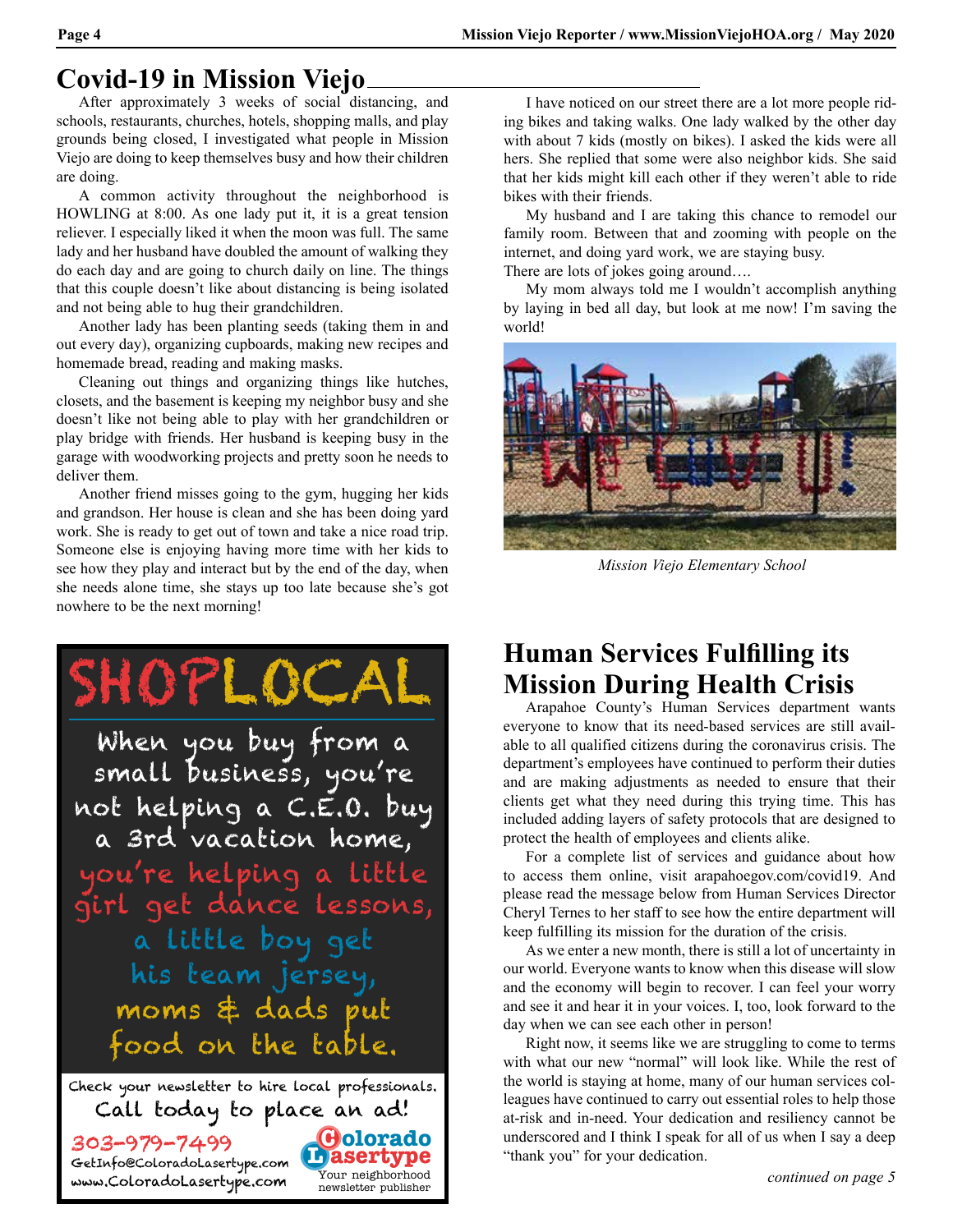#### **CLASSIFIEDS: The perfect way to find local professionals to work on your house! You can also find activities, sale items and more!**

**Find more professionals to suit your needs on our Service Provider Directory at www.coloradolasertype.com.**

**QUEEN PILLOWTOP MATT/BOX SET.** Brand new in plastic. Retails \$529, asking \$285. Also, **NEW KING SIZE pillowtop set.** Retails \$699, asking \$385. 303-742-4860.

**Sometimes all you need is one man, a pickup and a dolly.** Call or text Thom 303 881-6970

**Lawn Works.** Sprinkler Service, Free-Estimate. Start-ups, Install/Repairs, Replace Broken-Head. Many-Jobs Just \$40. Spring Seeding, Bulb/Flower Planting, Mow/Trim Lawns 720-324-6679.

**All Around Maintenance, LLC.** Residential and Commercial maintenance and repair. Wayne Lederhos 720-404-7592.

**MCNAMARA'S PAINTING.** Int/Ext painting, drywall repair and texture. Power wash and stain decks. Bill 303-503-0589 free estimates.

Classified ads are \$5.00/line (about 40 characters/line). Contact Colorado Lasertype at **303-979-7499** or **getinfo@ColoradoLasertype.com** to place an ad. To view our display ad prices, visit our website at **www.ColoradoLasertype.com**. The deadline for placing a classified or display ad is the 15th of the month for the next month's issue (i.e., 15th of Sept. for Oct. issue), except the January issue, which has a deadline of December 7th. Residents placing ads to sell household items are not charged a fee.

#### **Health Crisis,** *continued from page 4*

There are many people in need of our services right now, and workers in Community and Child Support Services are handling higher call volumes and seeing increased caseloads. To put it in perspective, the number of applications for food, cash and medical assistance nearly doubled during the third week of March. The number of applications to Colorado Works (TANF), which is short-term cash relief for families, more than tripled in that same time frame.

In Child and Adult Protection Services, caseworkers have become more vigilant in looking out for kids, at-risk adults and families. Caseworkers are adjusting to new safety protocols, finding ways to stay connected with clients, deliver services and respond to calls of abuse and neglect, while looking out for their own health and safety.

## **This Space Intentionally Left Blank for Teen Services**

Our County officials and leadership team meet every day to develop and review plans, make adjustments and plan for both the immediate and distant future. I am involved in these many discussions on how to best serve our citizens and I'm also keenly aware of my commitment to you as County employees.

I am proud of how our team has handled all the changes thrown at us in the past few weeks. Even the toughest among us have been shaken by this pandemic. You've shown determination and flexibility and still manage to keep smiles on your faces. We will get through this.

Keep up the great work. We are fortunate to be able to work remotely and have the technology to plug-in from home during this time. While so many others may be experiencing work-related hardship, we can keep going.

I hope you take care of yourself and your loved ones. Thank you for all that you do for our citizens.

**—www.arapahoegov.com** 

#### **Update Your References Week, May 3-9**

Now is a good time to check in with the folks providing your personal and professional job references. Make sure their job titles and contact information are accurate. In the event you have to put yourself out there, at least you'll know the people who are looking to hire.

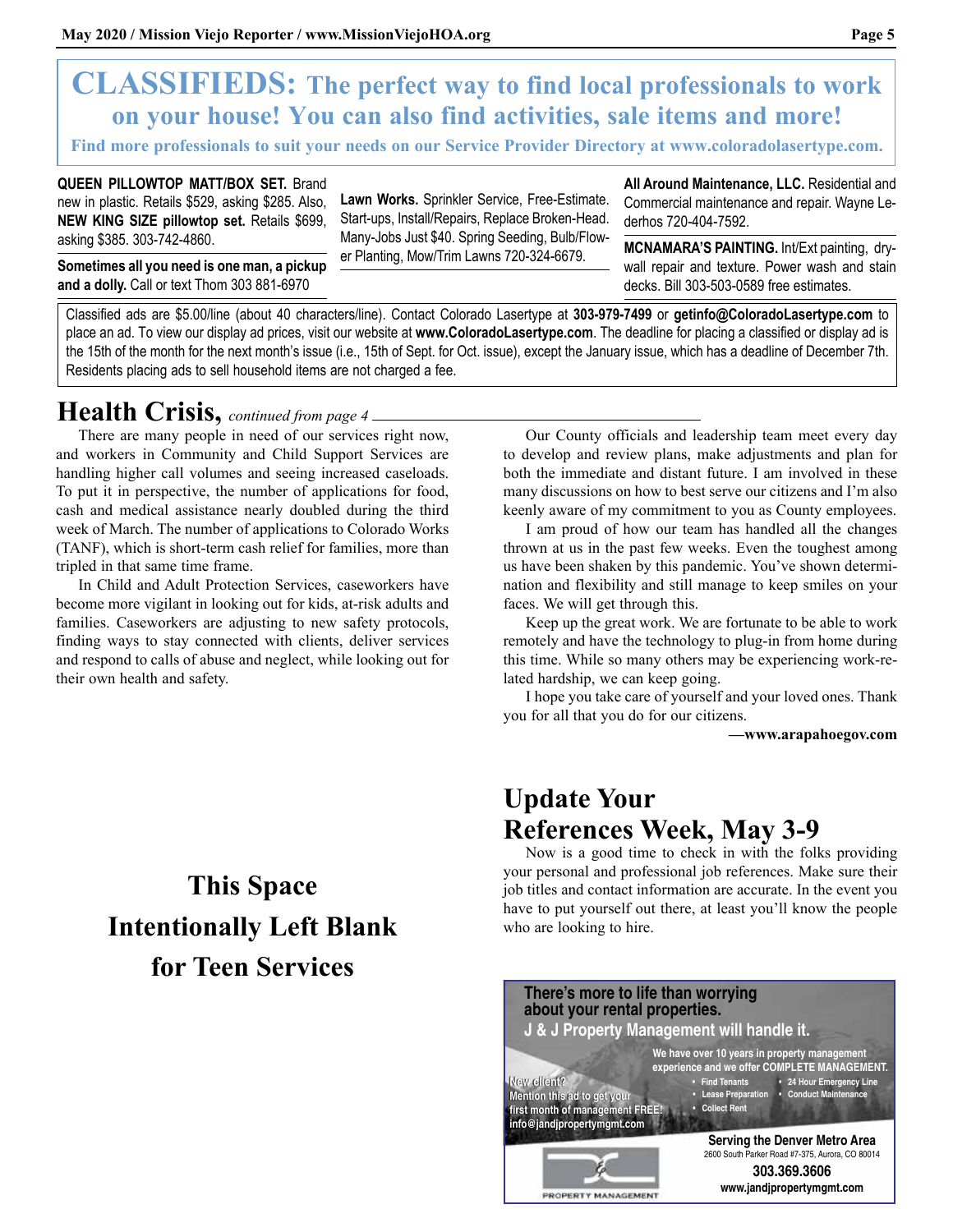#### **Limit Your Spending To Stay On Budget**

When you're saving, you have to pay attention to the small stuff. Here are three simple strategies to help curb your spending and cut down on unnecessary expenses.

- **• Be your own barista.** Skip the lines, the strain on your budget, and the extra calories by brewing your own coffee at home. In fact, bring your own soda, juice, and any other beverages you like to drink throughout the day.
- **• Organize a lunch swap.** One day you make and bring lunch for yourself and a co-worker. The next day, she does the same for you. Don't have a lunch buddy? No problem, brown bag last night's leftovers instead of grabbing takeout.
- **Shop smart.** Use coupons and hit up the sales. Stock up on your favorite shampoo, personal items, and shelf-stable foods so that you won't have to pay full price in the future.

#### **Astronomers Spot The Biggest Black Hole Explosion Ever**

Imagine an explosion. A big one. Are you thinking of a nuclear bomb? Think bigger. As the U.S. News & World Report website reports, astronomers have detected an explosion in the distant universe that blasted a crater in the hot galactic gas around it large enough to hold 15 Milky Way galaxies. That's big— the biggest ever discovered, in fact.

A supermassive black hole in a galactic cluster some 390 million light-years away was responsible for the blast. Black holes don't just suck matter in—they also spew matter and energy out. This one is at the center of a group of thousands of galaxies known as the Ophiuchus cluster, and was discovered by scientists using NASA's space-based Chandra X-Ray Observatory, in cooperation with ground telescopes in Australia and India, along with a European space observatory.

The explosion was five times the size of the previously-known biggest outer space explosion. More recent observations show that no more jets of energy and matter came from the black hole after the event. Scientists plan to make further observations in different wavelengths to better understand the causes of the colossal blast.

#### 20% OFF ORDER NOW DELIVERING TOO! LET US BRING THE WINGS TO YOU! \$20 MIN, \$1.50 delivery charge WING HUT FAMILY OWNED AND PROUDLY SERVING YOUR NEIGHBORHOOD SINCE 2001 NE corner of Hampden and Chambers winghutaurora.com **Expires 05/31/20. Must present coupon. Mission Viejo Veterinary Hospital** *15470 E. Hampden Ave. Aurora, CO 80013 <i>Buspital*  $\frac{1}{\text{Hospital}}$   $\frac{303-693-1082}{\text{Localed on the corner of}}$ **Hampden and Chambers Serving our community since 1976** Open Mon, Tue, Thurs, Fri 9:00am to 6:00pm Open Wed 9:00am to 7:00 pm Open Sat 9:00 am to 5:00pm

303.699.9464

MV



#### **Natasha Hedlund, Independent Mary Kay Skin Care Consultant**

#### **How I bring beauty to you!**

As my customer, you can create your ideal beauty experience. I offer personalized service that fits you. Just tell me if you'd like a one-on-one consultation, a party with friends, a virtual party, makeup tips, skin care advice or free samples. You can always try before you buy.

If you prefer to shop online, order by e-mail or contact me by phone, the choice is yours. I'd love to help you with any or all of your beauty needs. Let's talk!

**nhedlund@marykay.com www.marykay.com/nhedlund**

i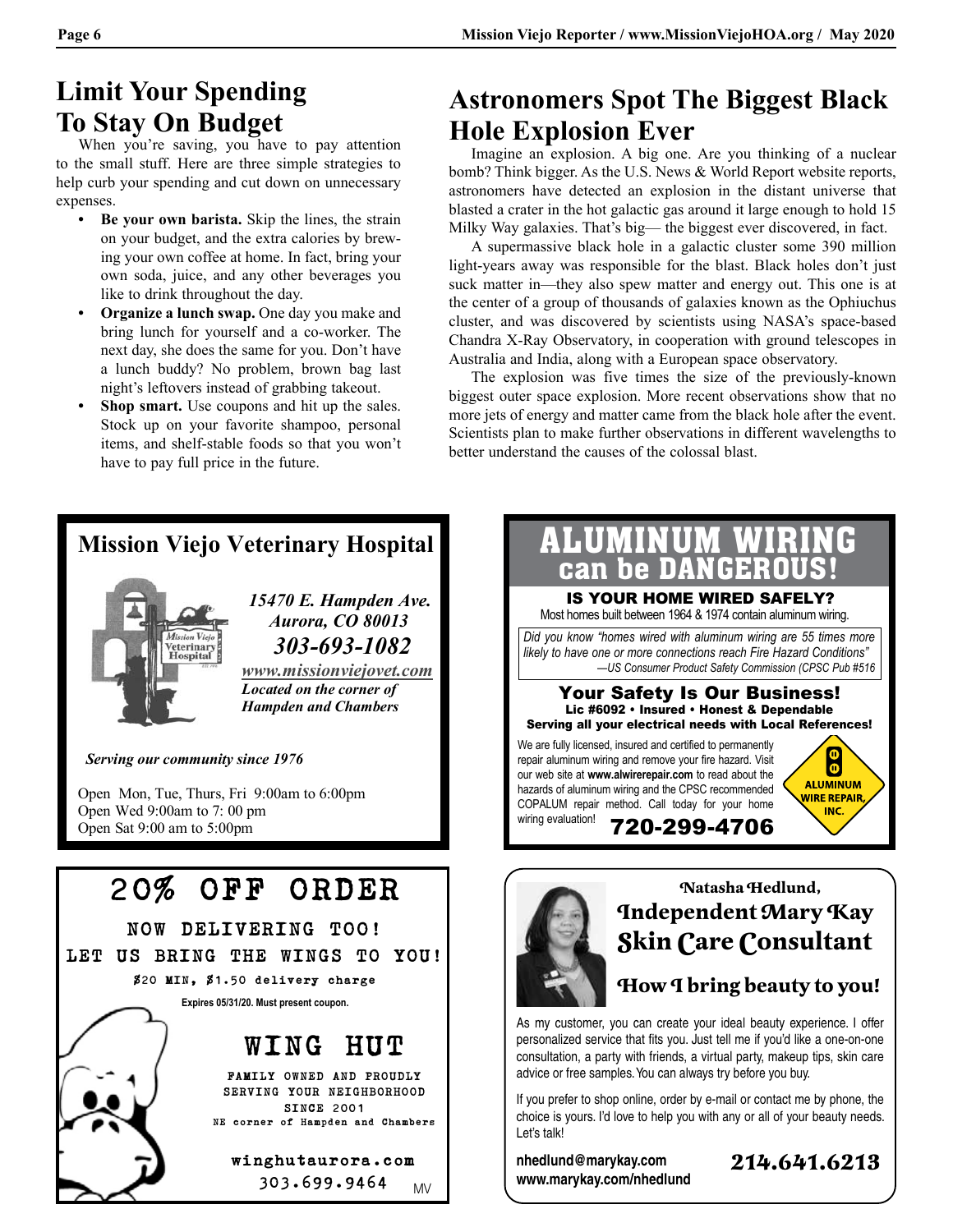**Colorado Lasertype** is an in-home business owned by Kristy Monroe, in the Columbine area. We have 5 amazing employees that work from their homes as well. We continue on our mission to offer free layout, publication, and printing of a quality neighborhood newsletter. **We are able to do this through advertising revenue generated by local businesses. Please take a moment to read these bios from the local businesses that support the newsletters. Show your thanks by using thier services.** Also, please don't forget to thank your neighborhood volunteers for sending us pertinent articles for your newsletter each month and for taking care of the delivery of the newsletters. They are all incredible people who volunteer each month to make this local newsletter happen and we would like to say Thank You to them as well. Stay safe and be kind.

**Trees by Mr. B, LLC** is blessed to have proudly served the Denver and South Metro area for over 23 years. We are a small familyowned business that specializes in pruning; however we also remove trees, stumps, hedge bushes, and treat trees for diseases like EAB and more. We also do emergency storm services and are fully-insured business professionals. It is our pleasure to ensure top-notch, personable service – in these hard times we are offering discounts and free estimates in an effort to keep our community and workers happy. (And yes we practice social distancing) Please call us at 303-932-2514.

**Mary Lou McGurren Properties.** I have been actively selling real estate in the Metro Denver Area for over 35+ years. I have lived in the Southglenn Area for 30+ years. After leaving Moore & Company in 1988 I joined Metro Brokers and opened my own Real Estate Company under the Metro Broker Banner. I take great pleasure in making home ownership a dream for many people. My goal is for a smooth Transaction for both parties, Seller's & Buyers. I look forward to working with you and making your real estate dreams come true. Feel free to contact me at 303-886- 0880. Testimonials available upon request.

Having to face those tough, end-of-life decisions isn't easy for anyone. Here at **Heflebower Funeral Services**, we are dedicated to being there for you and your loved ones every step of the way. We are family-owned, and our caring staff has years of experience serving people from all walks of life. We offer a variety of funeral services, including traditional funerals, cremation, green burials, and have recently started offering pet funerals and cremation, as well. Your entire family matters to our family. Let us show you that what makes us different, makes us better. 720-344-6087

**Front Range Christian School** provides education designed to raise up Christian scholars. We partner with the Christian home to raise up kids who are ready for life in college and beyond, who are intentionally equipped to impact the world for Christ, and who are able to give an answer for their faith no matter their circumstances. When the classroom, sports and extracurriculars are taken away, we do not take our role in your child's life lightly. We long to see students transformed in heart and mind, as we focus on their spiritual, intellectual, and physical development. Visit FRCS.org for more information.

**Mile High Home Services** provides personalized and professional cleaning for your home in the Denver metro area. It has been owner operated since 1994. I offer thorough and reliable service with competitive rates. Call Susan for a free estimate 303-794-6805.



**A SAFE HOME Gas Fireplace Service, Inc.** Celebrating 23-years, our award-winning, family-owned and operated, second-generation company has served Front Range communities, with thousands of satisfied customers, since 1998. As your full-service gas fireplace service and repair company, we specialize in top-quality inspections, diagnostics, cleaning and service, repairs and replacement parts, plus certifications for homeowners, property managers and realtors for gas fireplaces, gas log sets and gas log inserts. All parts carried to ensure one service call. One budget-friendly, flat-rate fee; parts additional, if needed. All makes/models serviced. Our technicians are prompt, courteous and professional. We take great pride in our exceptional customer relationships. 303-973-5848. www.agasfireplacerepair.com

**Aminals Petsitting Service** is a "Mom & Pop" operation. We have been in business for 13 years. Visiting dogs and cats and critters is the best job you can have! Pets need visits for many reasons other than vacation and work and we like to fill that need. Every animal has a unique personality and to get to know that animal is like meeting a new friend. Your pet stays in its own home where it is safe and healthy. Rescue is our favorite breed of animal! We work 24/7 and all holidays. Nancy & Rick/Aminals Petsitting Service. 303-335-6237

> **Tom's Top Notch Painting, Inc.** is a small family business, living and working in the neighborhood. Tom has been painting for 35 years and also does some handyman jobs. Lee, his wife, is a decorator and helps folks out with colors and decorating. Tom's Top Notch never takes money up front, and you don't pay until you are satisfied. Knowing the hardships we have all been through they want to offer a 25% discount on exteriors for our neighbors. They love working in Littleton and look forward to hearing from you. 303-523-2941

> **The Gardens at Columbine Assisted Living** opened

its doors in the year 2000 under private ownership from the Schmidt Family of Greenwood Village. Lush gardens, hospitality, and services provided by nurses and care givers, quickly attracted older adults to enjoy a healthy and independent lifestyle. Our Memory Care Residence was born in 2014 to meet the needs of folks with cognitive decline. We offer all-inclusive competitive rates in 99 Assisted Living and 26 Memory Care apartments all of which are spacious and private. We are able to specialize in diabetic care with a 24/7 support from a team of nurses. 303-973-5115

**Jiffy Lube - Crestline Ave & Wadsworth: Our family has owned** and operated our Jiffy Lube for over 30 years. We take great pride and care in servicing the vehicles of our customers, who are also our neighbors. In addition to oil changes we offer many other services including tire rotations, transmission fluid exchange, wiper blade replacement & BG additives. We are closely monitoring the current situation and proactively taking steps to keep you and our service technicians safe. Please call for our temporary store hours. 303-933-9319

**BAER Realty LLC:** We are the 3 Baers! David, Jan & Harrison Baer, Locally, Family Owned and Operated, Real Estate Services & Consultations at a Fair Price with Client Focus and a Smile! Buying/Selling/Investing in Residential Real Estate, please give us a call, we are here to help you meet your needs! Serving Denver, Littleton, Highlands Ranch, Centennial, Golden, Mtns Winter Park & Steamboat Springs. Cheers, Jan Baer, Broker Owner. BAER REALTY, LLC 303-931-5853, Email Jan@BaerRealty.com, https://www.zillow.com/profile/Janbaer/